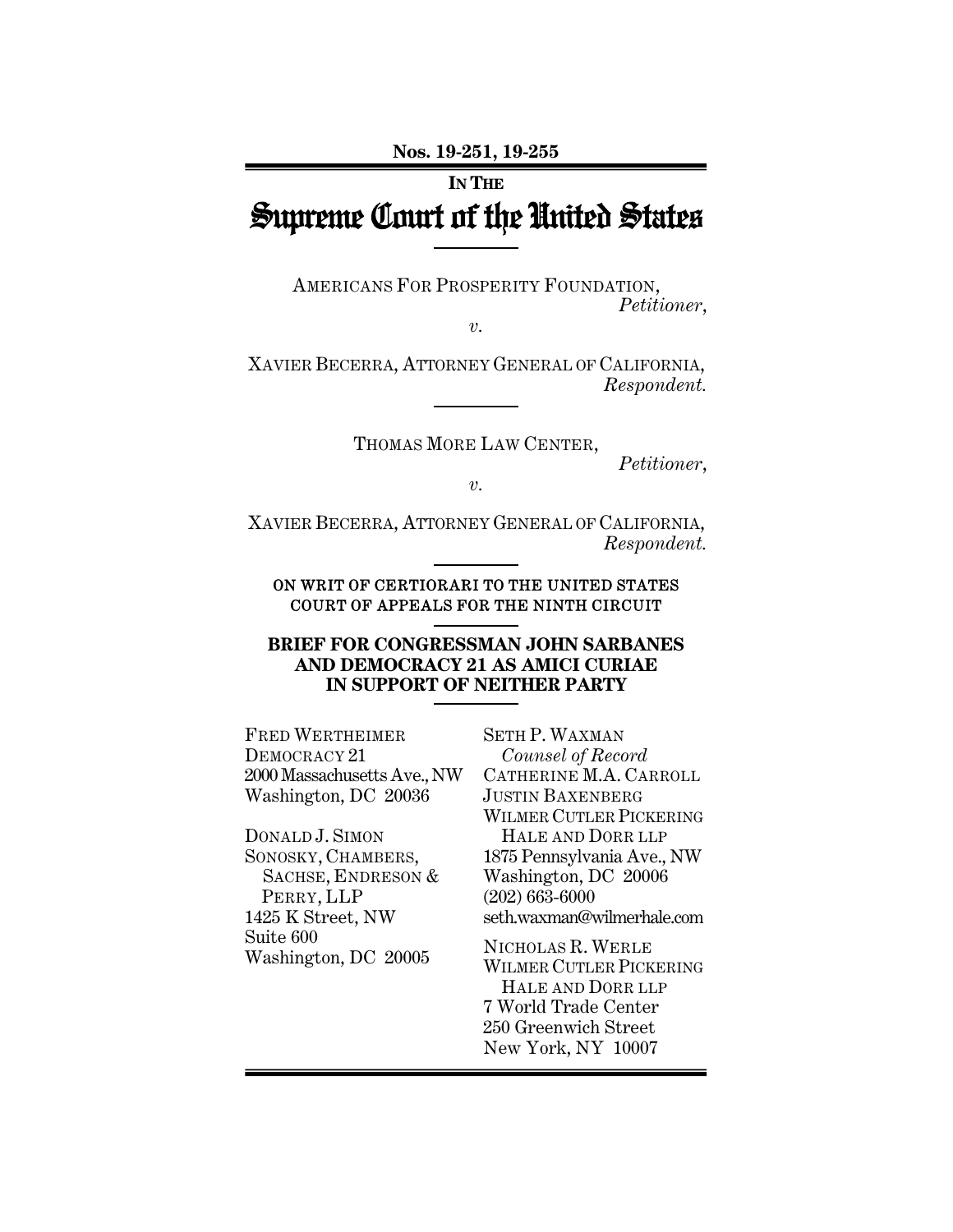## **TABLE OF CONTENTS**

| Page                                                                                                                                                                                                                                      |
|-------------------------------------------------------------------------------------------------------------------------------------------------------------------------------------------------------------------------------------------|
|                                                                                                                                                                                                                                           |
|                                                                                                                                                                                                                                           |
|                                                                                                                                                                                                                                           |
|                                                                                                                                                                                                                                           |
| DISCLOSURE REQUIREMENTS IN THE<br>Ι.<br>ELECTIONS CONTEXT SATISFY "EXACTING                                                                                                                                                               |
| A. This Court Has Consistently Upheld<br>Election-Related Disclosure Require-                                                                                                                                                             |
| B. In Upholding Election-Related Disclo-<br>sure Requirements, This Court Has<br>Applied The "Exacting Scrutiny" Test<br>And Found It Satisfied In Light Of<br>The Government's Interests In Deter-<br>ring Corruption And Fostering Open |
| II. UNDERMINING THE CONSTITUTIONAL<br>BASIS OF DISCLOSURE REQUIREMENTS<br>FOR ELECTION-RELATED EXPENDITURES<br>WOULD CREATE CONFUSION AND HARM<br>IMPORTANT GOVERNMENTAL INTERESTS 12                                                     |
|                                                                                                                                                                                                                                           |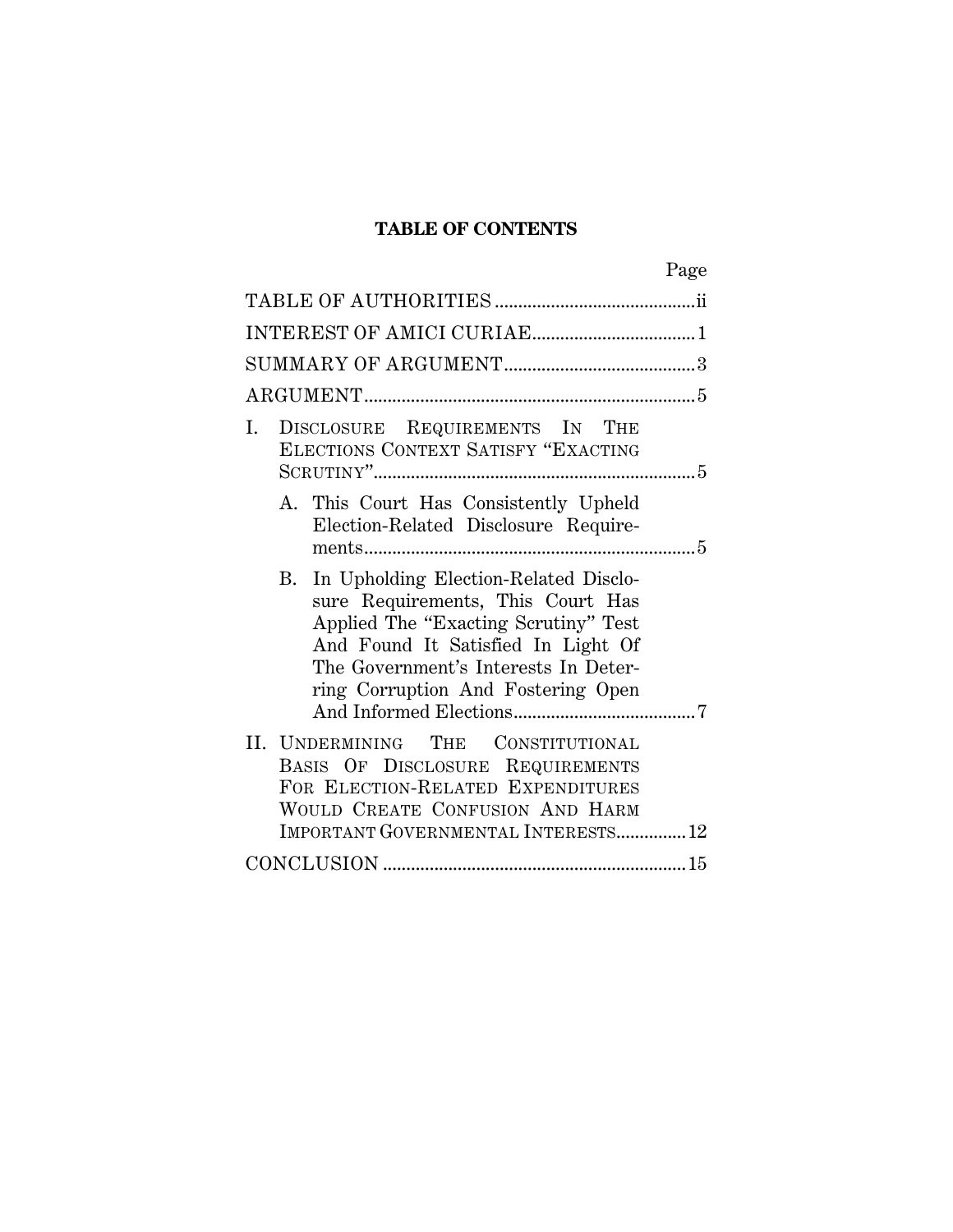# **TABLE OF AUTHORITIES**

# **CASES**

Page(s)

# **LEGISLATIVE MATERIALS**

| For the People Act of 2021, H.R. 1, |  |
|-------------------------------------|--|
|                                     |  |
|                                     |  |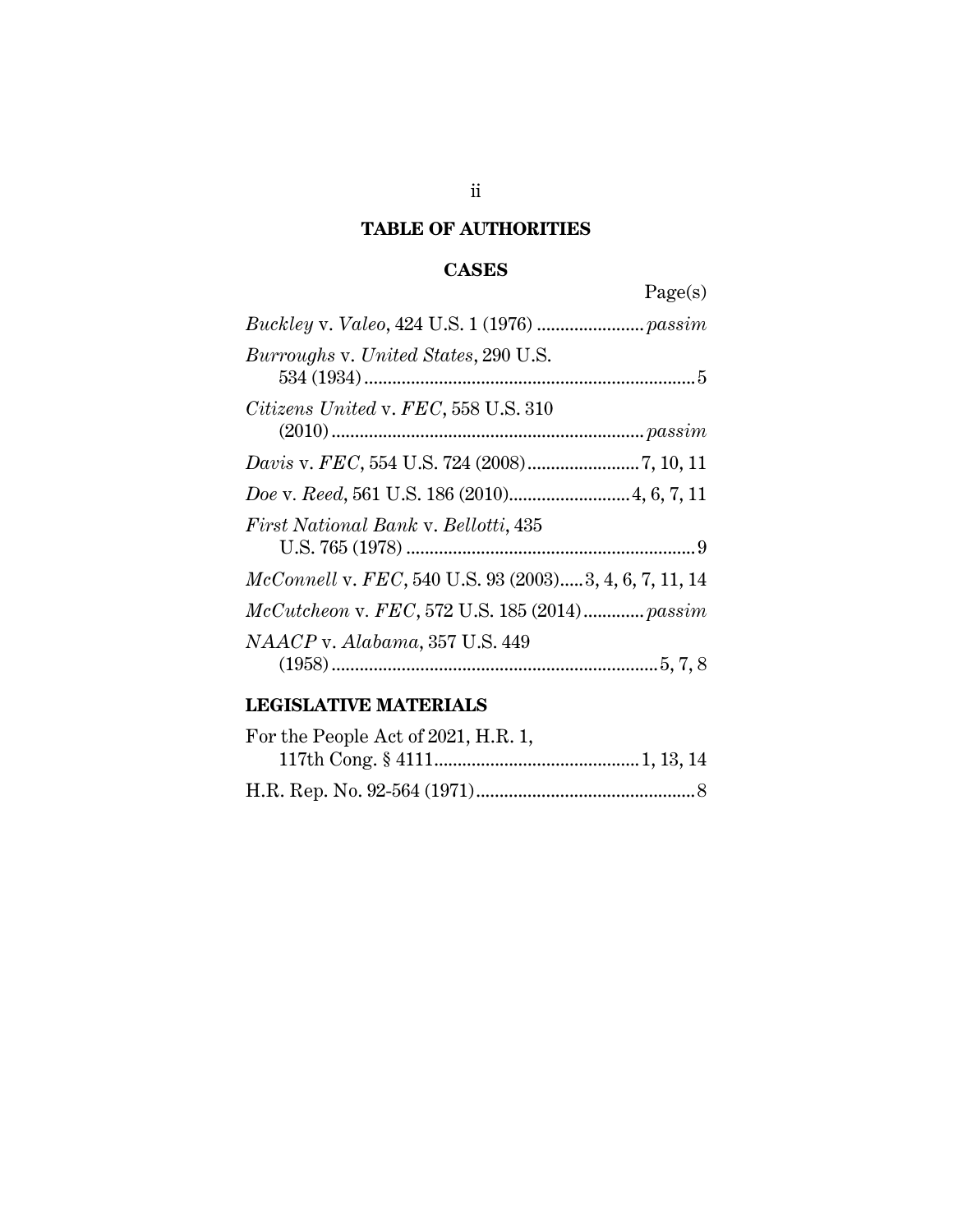#### **INTEREST OF AMICI CURIAE**<sup>1</sup>

Congressman John Sarbanes represents Maryland's Third Congressional District. He chairs the Democracy Reform Task Force, a working group in the House of Representatives dedicated to advancing reforms that will improve accountability and transparency in government, put the public interest ahead of special interests, and end corruption. To that end, Congressman Sarbanes sponsored H.R. 1, known as the For the People Act of 2021, which would expand Americans' access to the ballot box, reduce the influence of big money in politics, strengthen ethics rules for public servants, and implement other anti-corruption measures. H.R. 1 includes the DISCLOSE Act, which would amend federal election laws to tighten restrictions on foreign money in U.S. elections and strengthen requirements for corporations, labor unions, trade associations, and advocacy groups to disclose to the public their campaign-related expenditures and the donors who fund those expenditures. For the People Act of 2021, H.R. 1, 117th Cong. §§ 4111 *et seq*. Drafted to be consistent with this Court's precedent concerning election-related disclosures, the DISCLOSE Act would require disclosure only of the largest donors to the biggest spenders, *see id.* § 4111(a)(1), and would not apply where disclosure would subject the donor to serious threats, harassment, or reprisals *see id.* § 4111(a)(3)(C).

<sup>&</sup>lt;sup>1</sup> No counsel for a party authored this brief in whole or in part, and no entity or person, other than amici curiae, their members, or their counsel, made a monetary contribution intended to fund the preparation or submission of this brief. The parties have consented to the filing of this amicus brief.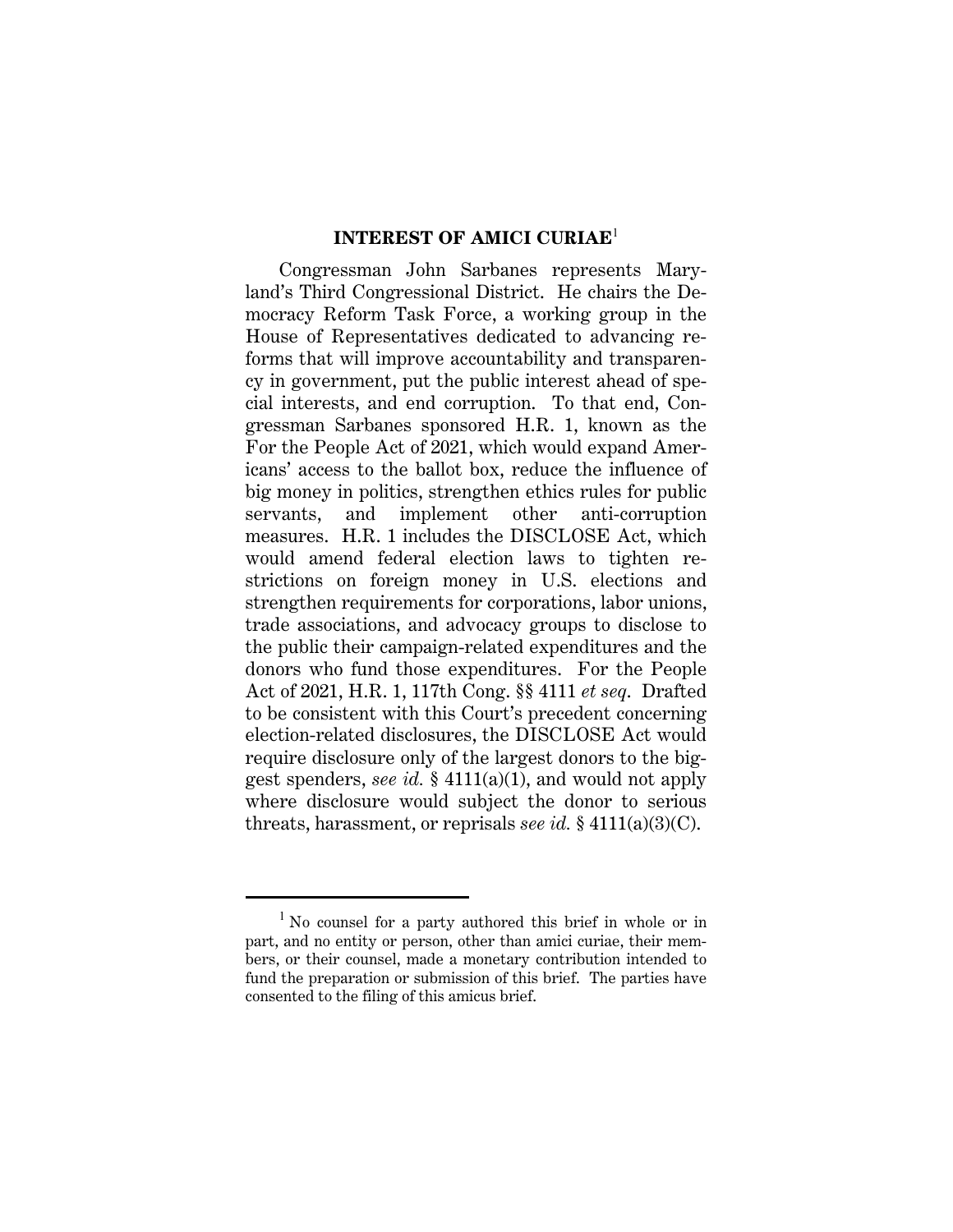Democracy 21 is a non-profit, non-partisan policy organization that works to eliminate the undue influence of big money in American politics and to ensure the integrity and fairness of our democracy. It supports campaign-finance and other political reforms, conducts public-education efforts, participates in litigation involving the constitutionality and interpretation of campaign-finance laws, and works for the proper and effective implementation and enforcement of those laws. Democracy 21 has participated as counsel or amicus curiae in many cases before this Court involving the constitutionality of campaign-finance laws.

Amici take no position on the constitutionality of the California disclosure requirements at issue in this case. Amici submit this brief instead to respond to the suggestion (made by other amici at the certiorari stage) that the Court should use this case as an occasion to retreat from its precedent upholding disclosure requirements in the election context. Doing so would not only improperly address issues that are not before the Court, but would also undermine the anti-corruption interests that support election-related disclosure laws. For decades, this Court has consistently upheld disclosure requirements in the campaign context against First Amendment challenge, recognizing that they serve substantial governmental interests in informing voters, deterring corruption, and enforcing other campaign-finance regulations. Casting doubt on that precedent now would create significant uncertainty, threaten the integrity of the electoral system, and make it more difficult for Congress and state legislatures to safeguard the transparency of U.S. elections through measures such as the DISCLOSE Act.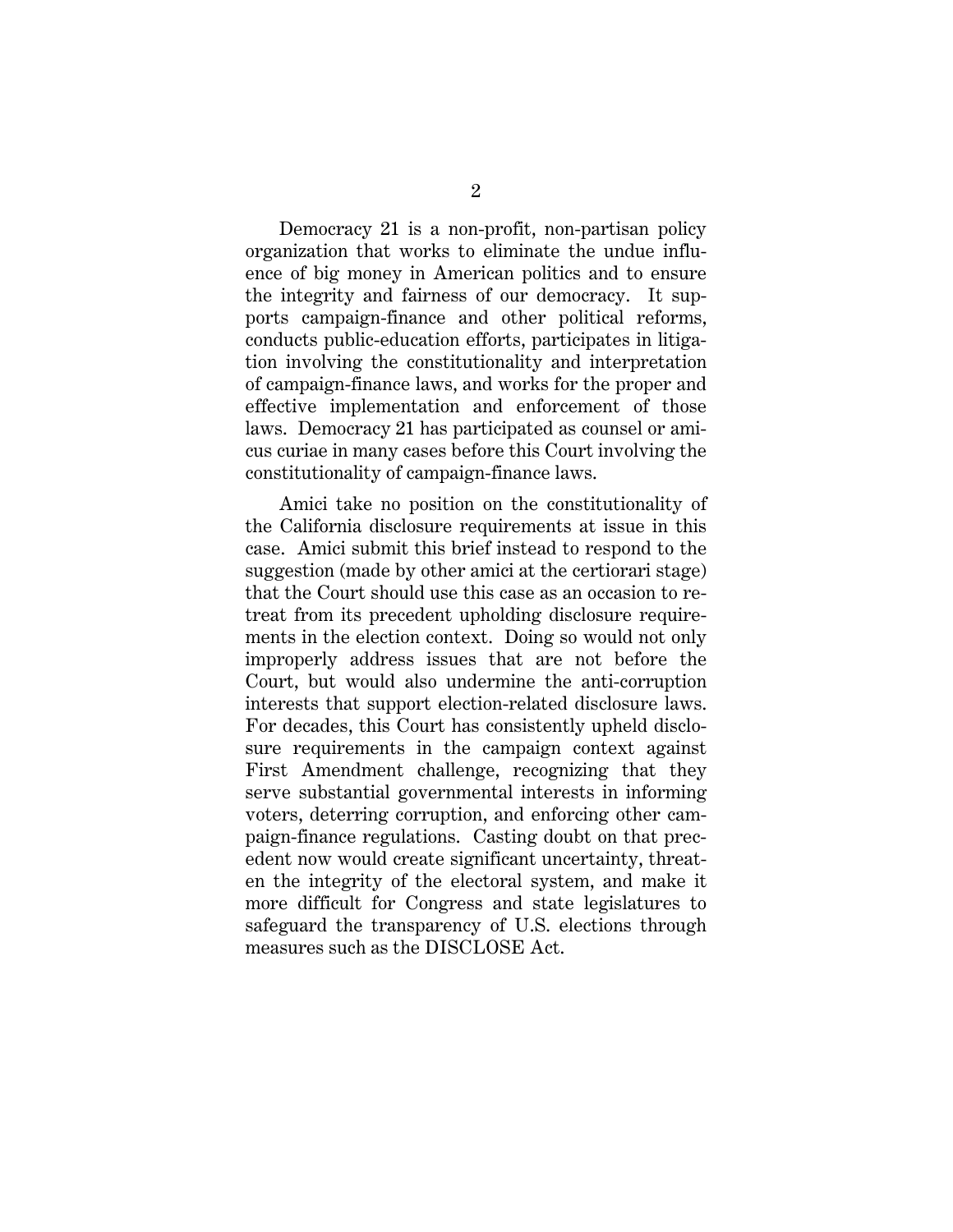#### **SUMMARY OF ARGUMENT**

This Court has consistently upheld election-related disclosure requirements against First Amendment challenge, and it should take care to cast no doubt on those precedents in this case. Laws requiring disclosure of the identities of the people and organizations that pay for election-related expenditures "impose no ceiling on campaign-related activities and do not prevent anyone from speaking." *Citizens United* v. *FEC*, 558 U.S. 310, 366 (2010) (quotation marks and citation omitted). Where groups would otherwise inject money and influence into elections "while hiding behind dubious and misleading names," disclosure requirements ensure that citizens can "'make informed choices in the political marketplace.'" *McConnell* v. *FEC*, 540 U.S. 93, 197 (2003). Transparency in election spending thus promotes First Amendment values: "The First Amendment protects political speech; and disclosure permits citizens and shareholders to react to the speech of corporate entities in a proper way." *Citizens United*, 558 U.S. at 371. For decades, this Court has therefore held that election-related disclosure requirements satisfy "exacting scrutiny" and that disclosure, by definition, is a less restrictive alternative to more comprehensive regulations of speech. *Id.* at 366-367.

This case provides no warrant for revisiting these holdings. This case concerns only whether the Attorney General of California may require 501(c)(3) charitable organizations to disclose information to the State about their significant donors. As petitioners repeatedly acknowledge, "[t]his case has nothing to do with elections," and the  $501(c)(3)$  organizations subject to the Attorney General's policy are prohibited from making any election-related expenditures. Americans for Prosperity Found. Pet. 2-3; *see also* Pet'r Americans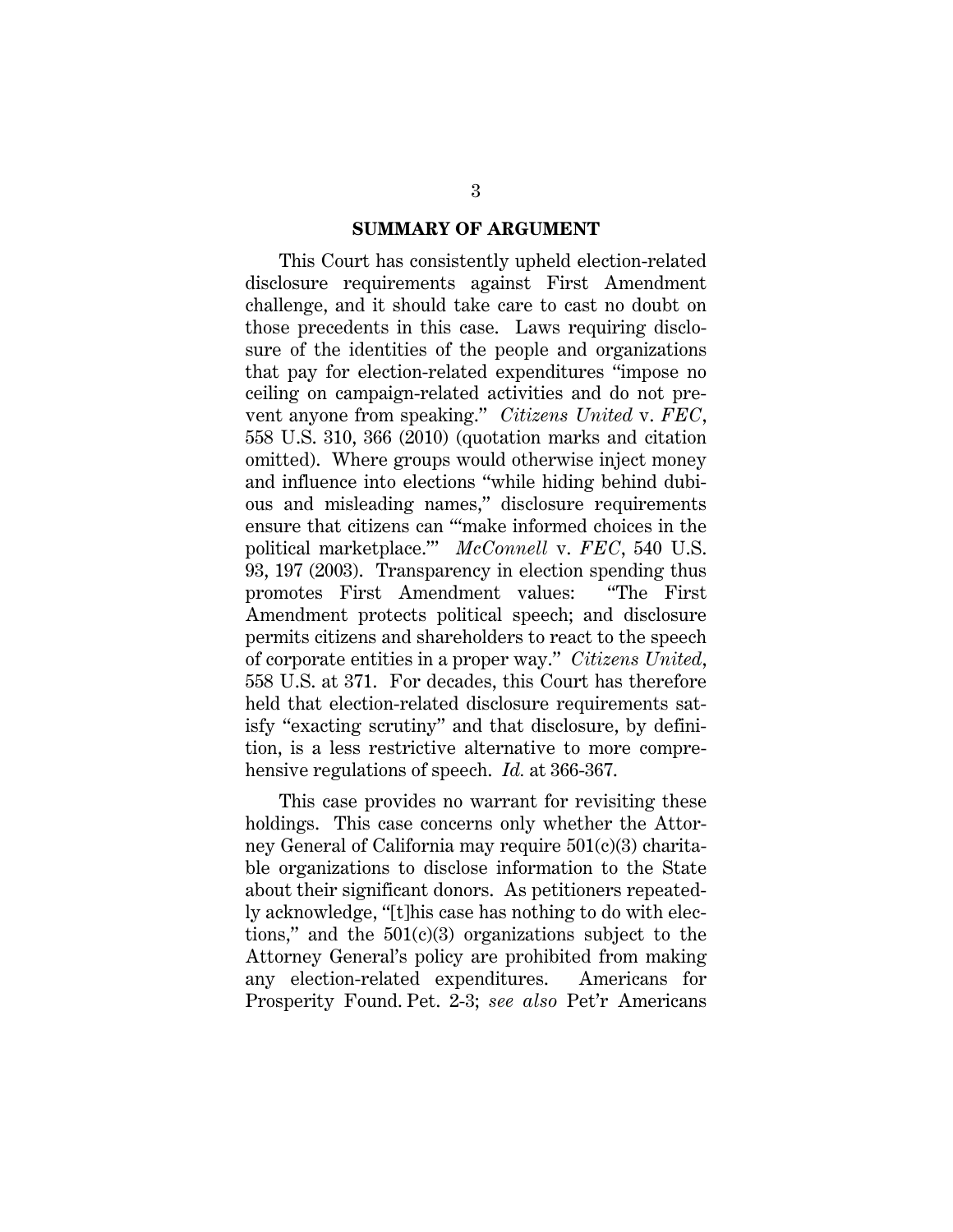For Prosperity Found. Br. 2; Pet'r Thomas More Law Ctr. Br. 29-31. The substantial government interests that disclosure requirements serve in the election context are not at issue in this case—indeed, the Attorney General has "disavowed the traditional interest in public disclosures that has been credited in election cases." Americans for Prosperity Found. Pet. 33.

At the certiorari stage, certain amici nevertheless suggested that the Court should use this case to undercut the validity of election-related disclosure requirements. *See* Chamber of Commerce Br. 6; National Ass'n of Mfrs Br. 8-10. The Court should decline that invitation. Election-related disclosure requirements have repeatedly been upheld under the "exacting scrutiny" test set forth in *Buckley* v. *Valeo*, 424 U.S. 1, 68 (1976) (per curiam), because transparency regarding the true sources of campaign-related spending serves the substantial governmental interests in informing the electorate, deterring corruption, and enabling enforcement of campaign-finance laws. *See, e.g.*, *Doe* v*. Reed*, 561 U.S. 186, 196 (2010); *Citizens United*, 558 U.S. at 367; *McConnell*, 540 U.S. at 196; *Buckley*, 424 U.S. at 68. The Court has recognized that disclosure is the least restrictive means of achieving those ends. *See, e.g.*, *McCutcheon* v*. FEC*, 572 U.S. 185, 223 (2014) (plurality). While Congress is "entitled to conclude that disclosure [is] only a partial measure," and that contribution limits ceilings may be necessary "even when the identities of the contributors and the amounts of their contributions are fully disclosed," *Buckley*, 424 U.S. at 28, the Court's jurisprudence limiting other forms of campaign-finance restrictions has taken the backstop disclosure provides as an essential premise. *See, e.g.*, *McCutcheon*, 572 U.S. at 224 (plurality).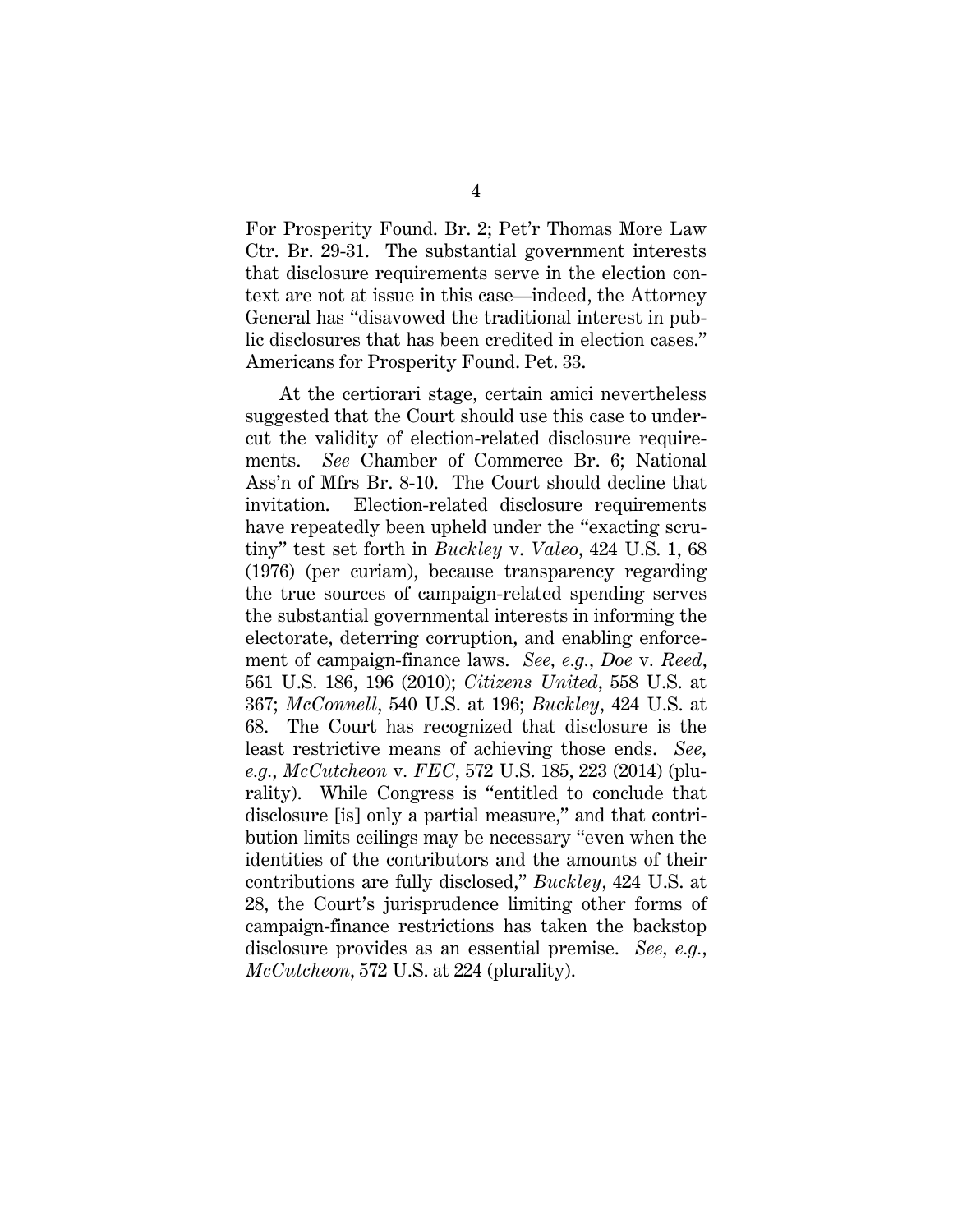Calling this Court's uniform treatment of electionrelated disclosure laws into question would undermine the "robust protections against corruption" that disclosure provides, *McCutcheon*, 572 U.S. at 224 (plurality), while leaving Congress and state legislatures without clear guidance on how to ensure transparency through measures such as the DISCLOSE Act. Whatever the Court concludes in regard to the California requirements at issue in this case in a non-election-related context—and amici take no position on that question—it should not undercut its consistent holdings regarding election-related disclosure requirements.

#### **ARGUMENT**

### **I. DISCLOSURE REQUIREMENTS IN THE ELECTIONS CON-TEXT SATISFY "EXACTING SCRUTINY"**

### **A. This Court Has Consistently Upheld Election-Related Disclosure Requirements**

Disclosure requirements have been a cornerstone of federal campaign-finance law for more than a century. *See Buckley* v. *Valeo*, 424 U.S. 1, 61 (1976) (per curiam) (discussing Act of June 25, 1910, c. 392, 36 Stat. 822). As long ago as *Burroughs* v. *United States*, 290 U.S. 534 (1934), this Court unanimously held that Congress "undoubtedly possesses [the] power" to safeguard presidential elections by requiring public disclosure of political contributions. *Id.* at 545, 548.

This Court again upheld the constitutionality of disclosure requirements in the context of federal elections in *Buckley*. Applying the "same strict standard of scrutiny" the Court had articulated in *NAACP* v. *Alabama*, *see Buckley*, 424 U.S. at 75 (citing *NAACP*, 357 U.S. 449, 458, 460 (1958)), and despite striking down several expenditure restrictions, the Court in *Buckley*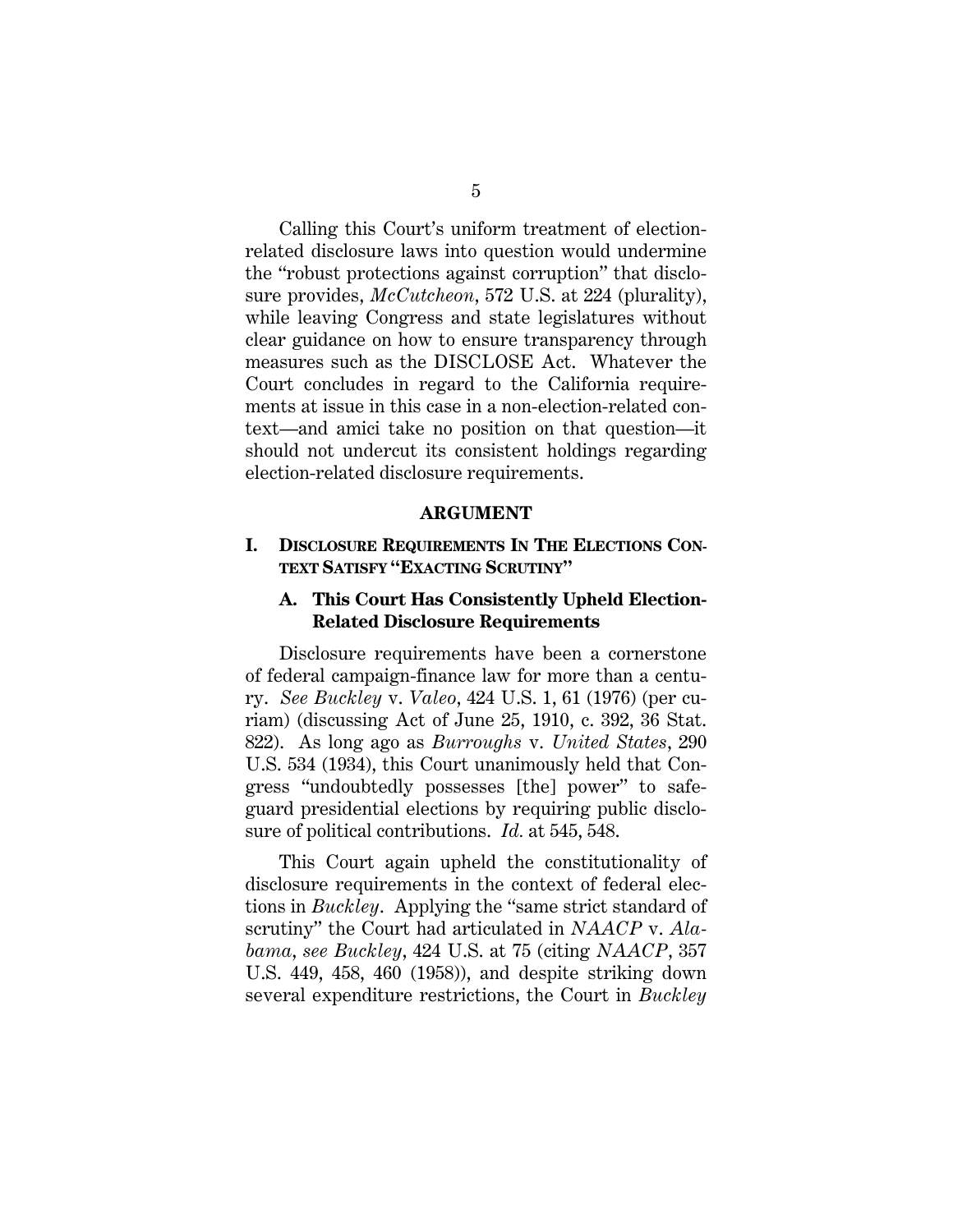held that disclosure requirements—even for independent election-related expenditures—bore "a sufficient relationship to a substantial governmental interest" to survive "exacting scrutiny," *id.* at 64, 80. In particular, the Court emphasized the role of such requirements in stemming corruption or its appearance and providing crucial information to "help[] voters to define more of the candidates' constituencies." *Id.* at 81. The Court thus concluded that disclosure requirements imposed "no prior restraint," but instead constituted a "minimally restrictive method of furthering First Amendment values by opening the basic processes of our federal election system to public view." *Id.* at 82.

Since *Buckley*, this Court has continually reaffirmed the value of disclosure to informing the electorate, deterring corruption, and aiding enforcement of applicable campaign-finance limits. In *McConnell* v. *FEC*, 540 U.S. 93 (2003), eight justices agreed to uphold the disclosure provisions of the Bipartisan Campaign Reform Act (BCRA) against a facial challenge, again emphasizing the governmental interests in "providing the electorate with information, deterring actual corruption and avoiding any appearance thereof, and gathering the data necessary to enforce more substantive electioneering restrictions." *Id.* at 196. In *Citizens United*, eight justices again upheld BCRA's disclosure requirements against an as-applied challenge, noting that "[d]isclaimer and disclosure requirements may burden the ability to speak, but they impose no ceiling on campaign-related activities and do not prevent anyone from speaking." 558 U.S. at 366-367 (quotation marks and citations omitted); *see also McCutcheon* v. *FEC*, 572 U.S. 185, 223-224 (2014) (plurality) (similar); *Doe* v. *Reed*, 561 U.S. 186, 196 (2010) (upholding state law requiring disclosure of referendum petition signers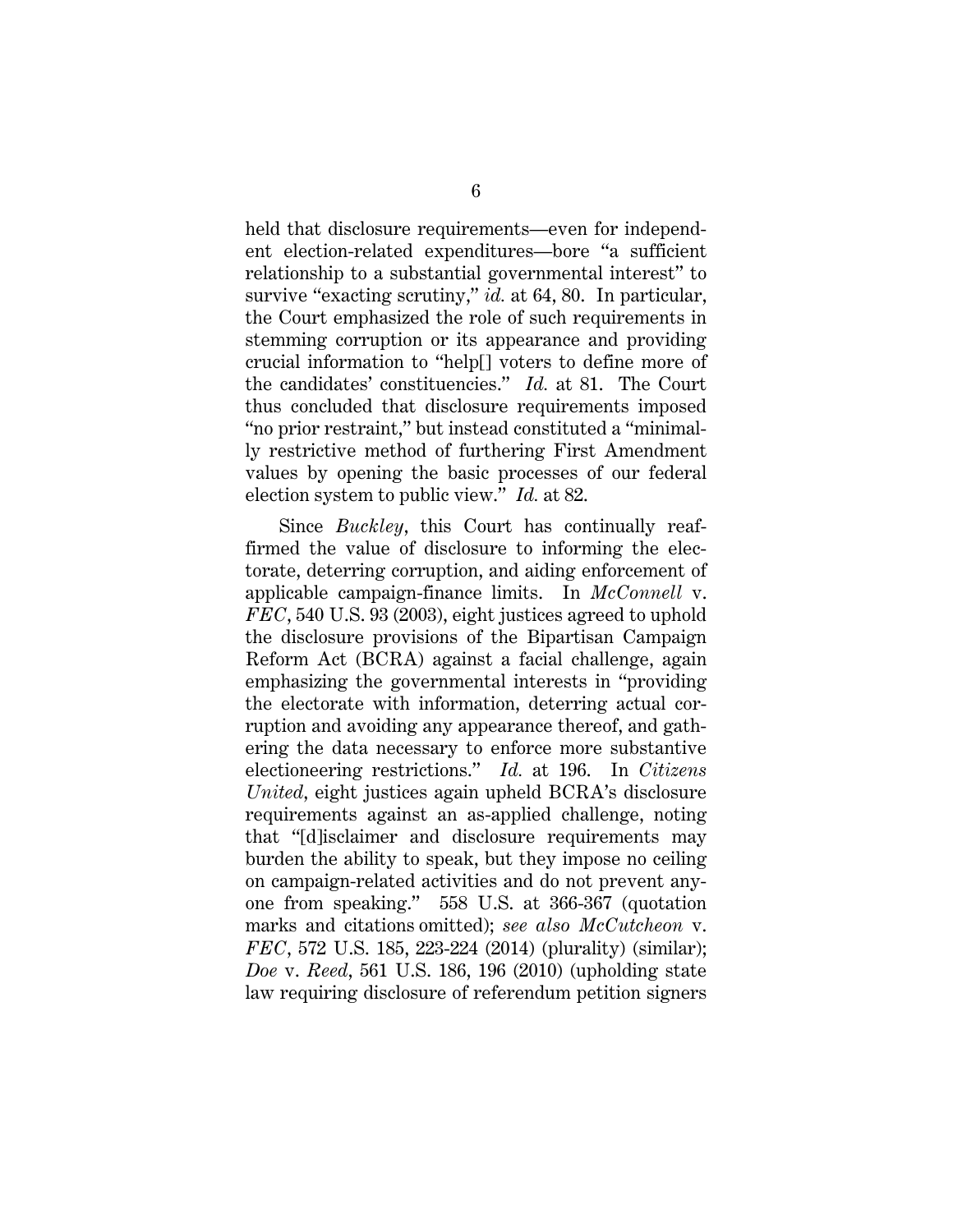under "exacting scrutiny" as substantially related to the state's important interest in preserving the integrity of the electoral process).

The Court has thus repeatedly "foreclose[d] … facial attack[s]" on election-related disclosure requirements, *McConnell*, 540 U.S. at 197, while recognizing that "identified persons" may succeed in as-applied challenges if they can establish a "'reasonable probability'" that disclosure in a particular case would result in "threats, harassment, and reprisals," *id.* at 198; *see Reed*, 561 U.S. at 200-202.

**B. In Upholding Election-Related Disclosure Requirements, This Court Has Applied The "Exacting Scrutiny" Test And Found It Satisfied In Light Of The Government's Interests In Deterring Corruption And Fostering Open And Informed Elections** 

*Buckley* set forth the "exacting scrutiny" test for disclosure requirements in the election context:

That standard "requires a 'substantial relation' between the disclosure requirement and a 'sufficiently important' governmental interest." … To withstand this scrutiny, "the strength of the governmental interest must reflect the seriousness of the actual burden on First Amendment rights."

*Reed*, 561 U.S. at 196 (quoting *Citizens United*, 558 U.S. at 366-367, and *Davis* v. *FEC*, 554 U.S. 724, 744 (2008)).

*Buckley* derived that standard from *NAACP* v. *Alabama*, 357 U.S. 449 (1958), in which this Court recognized that forced disclosure of an organization's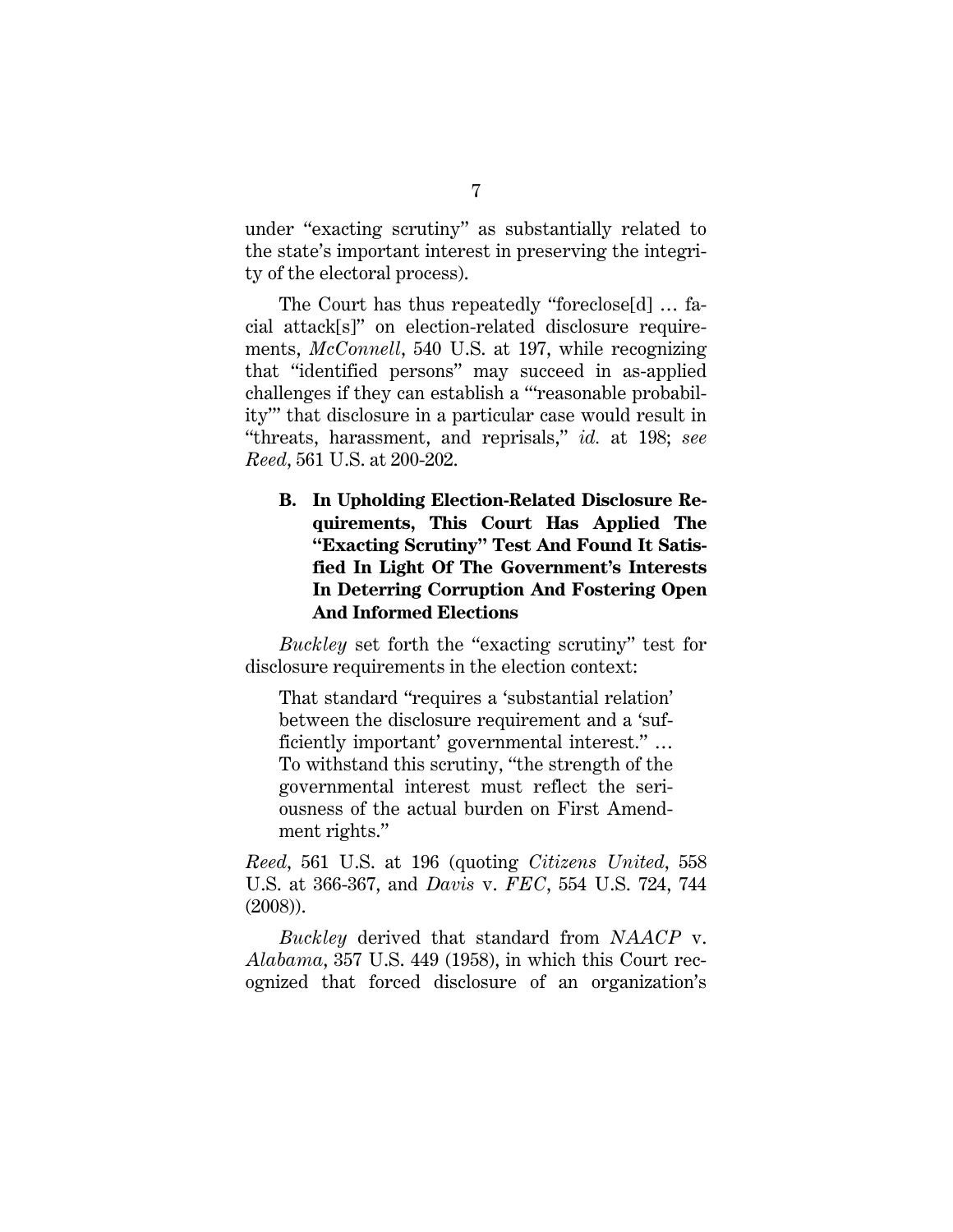membership rolls may "entail[] the likelihood of a substantial restraint … of [the] right to freedom of association." *Id.* at 462. When such a likelihood exists, the Court asks "whether [the State] has demonstrated an interest … sufficient to justify the deterrent effect" of compelled disclosure. *Id.* at 463. As the Court has made clear, the central inquiry is whether the scope of the restraint "is in proportion to the interest served." *McCutcheon*, 572 U.S. at 218 (plurality).

Applying that test, the Court has conclusively established that the governmental interests served by disclosure in the election context are "sufficiently important" to satisfy the "exacting scrutiny" test and to outweigh any "possibility of infringement" on the right to anonymity in association. *Buckley*, 424 U.S. at 66. Those interests include informing the electorate, deterring corruption, and gathering data necessary for enforcement of applicable campaign-finance laws. *Id.* at 66-67. *Buckley* further held—and this Court has consistently reaffirmed—that in the election context, "disclosure requirements, as a general matter, directly serve [those] substantial governmental interests." *Id.*  at 68. The Court has continued to rely on those interests in upholding disclosure requirements in subsequent cases.

First, "disclosure provides the electorate with information 'as to where political campaign money comes from and how it is spent." *Buckley*, 424 U.S. at 66-67 (quoting H.R. Rep. No. 92-564, at 4 (1971)). This information "'insure[s] that voters are fully informed' about the person or group who is speaking." *Citizens United*, 558 U.S. at 368 (quoting *Buckley* 424 U.S. at 76). "'Identification of the source of advertising"' through disclosure requirements permits people "'to evaluate the arguments to which they are being subjected.'" *Id*.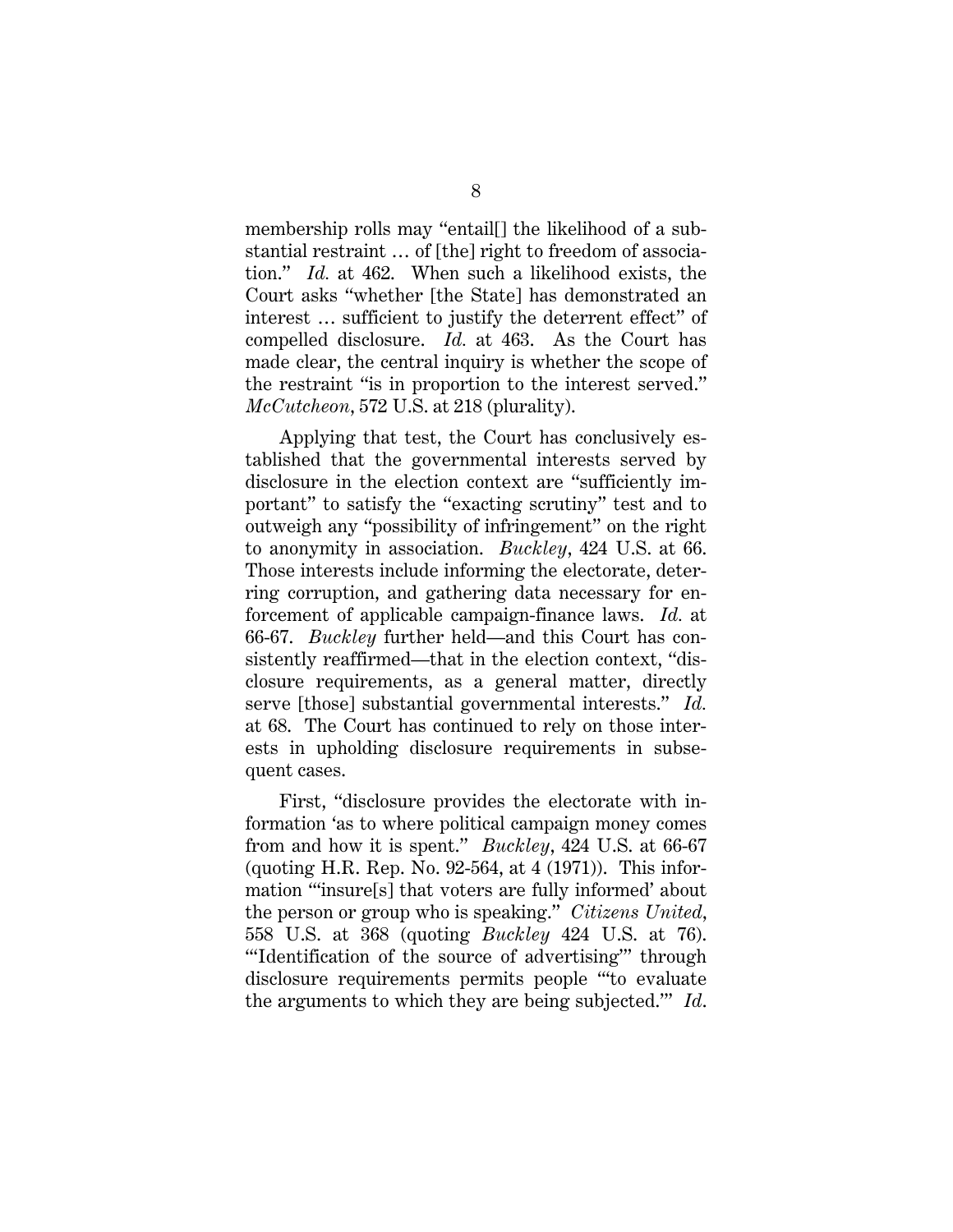(quoting *First Nat'l Bank* v. *Bellotti*, 435 U.S. 765, 792 n.32 (1978)). Indeed, this interest has only grown in importance as a justification for election-related disclosures as the Internet has made "disclosure … effective to a degree not possible at the time *Buckley* … was decided." *McCutcheon*, 572 U.S. at 224 (plurality). As the Court in *Citizens United* explained:

With the advent of the Internet, prompt disclosure of expenditures can provide shareholders and citizens with the information needed to hold corporations and elected officials accountable for their positions and supporters. Shareholders can determine whether their corporation's political speech advances the corporation's interests in making profits, and citizens can see whether elected officials are in the pocket of so-called moneyed interests.

#### 558 U.S. at 370 (quotation marks omitted).

Second, "disclosure requirements deter actual corruption and avoid the appearance of corruption by exposing large contributions and expenditures to the light of publicity." *Buckley*, 424 U.S. at 67. Disclosure arms the public "with information about a candidate's most generous supporters" and assists the public in "detect[ing] any post-election special favors that may be given in return." *Id.* And third, disclosure requirements "are an essential means of gathering the data necessary to detect violations of … contribution limitations." *Id.* at 67-68.

This Court has not questioned that these substantial governmental interests are sufficient to support election-related disclosures. Where the Court has invalidated disclosure requirements, it has done so only because those interests were not advanced at all by the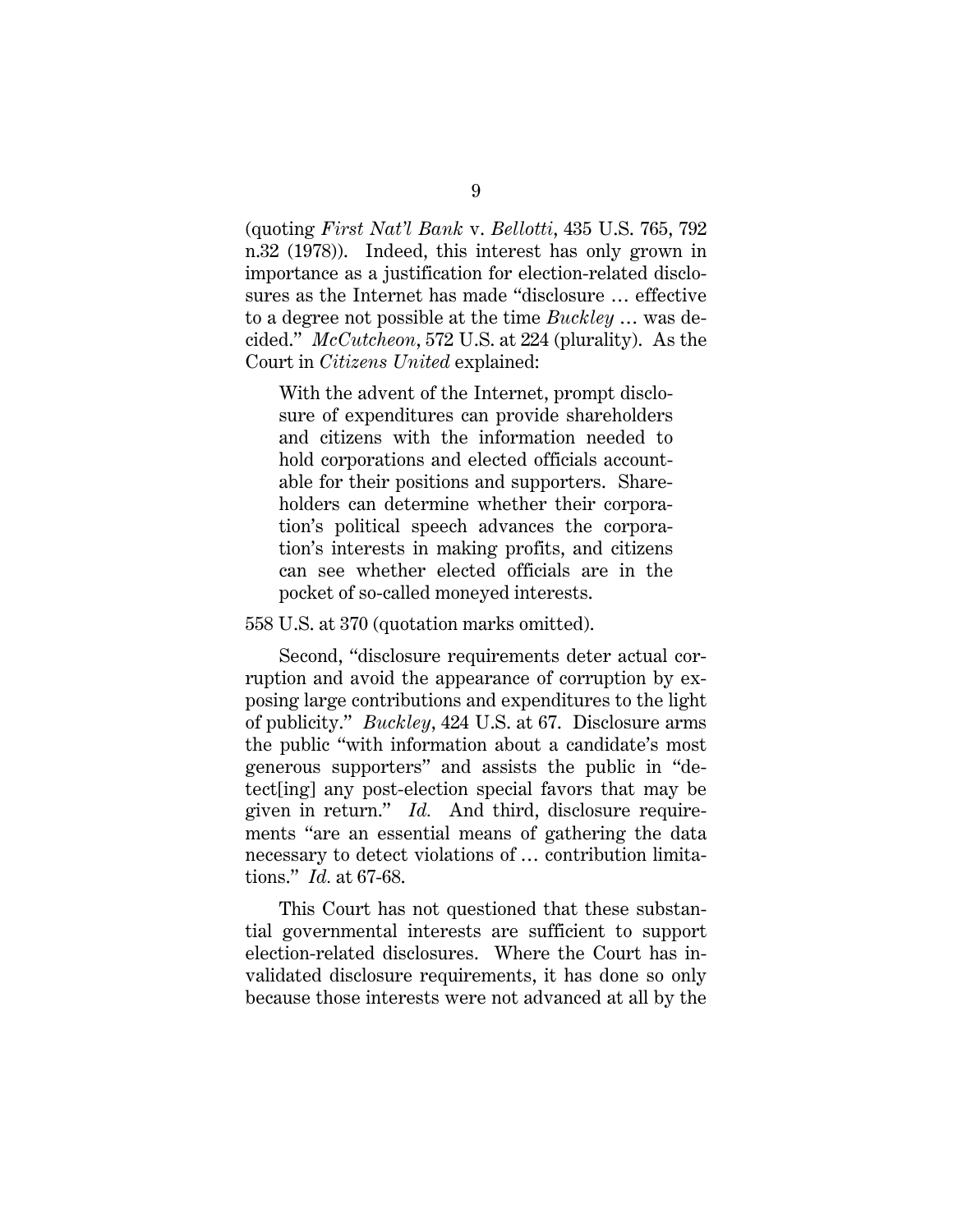requirement at issue. *See Davis*, 554 U.S. at 744 (striking down disclosure requirement that was justified only as a means to enforce asymmetrical contribution limits that were held to be unconstitutional). And in applying the "exacting scrutiny" test to election-related disclosure requirements, the Court has not proceeded to ask whether the specific required disclosures were narrowly tailored. The *Buckley* Court instead "note[d] and agree[d] with appellants' concession that disclosure requirements certainly in most applications appear to be the least restrictive means of curbing the evils of campaign ignorance and corruption that Congress found to exist." 424 U.S. at 68; *see also Citizens United*, 558 U.S. at 369 ("The Court has explained that disclosure is a less restrictive alternative to more comprehensive regulations of speech."). In other words, the Court has held, disclosure by definition is the least restrictive means of achieving the government's substantial anticorruption interests relative to direct restrictions of speech in contribution and expenditure limits. The Court has not undertaken or required any further inquiry—for example, scrutinizing the dollar thresholds or timeframes in which disclosure must be made. And it has never held that a particular disclosure requirement must be as narrow as possible to survive a constitutional challenge.

One amicus brief supporting the petition for certiorari cited *Buckley's* holding allowing minor political parties to bring as-applied challenges to disclosure rules as evidence of a narrow-tailoring requirement, *see*  Chamber of Commerce Br. 11 (citing *Buckley*, 424 U.S. at 68-69), but that misunderstands the Court's discussion. The Court there merely recognized that, in some cases, "the threat to the exercise of First Amendment rights is so serious and the state interest furthered by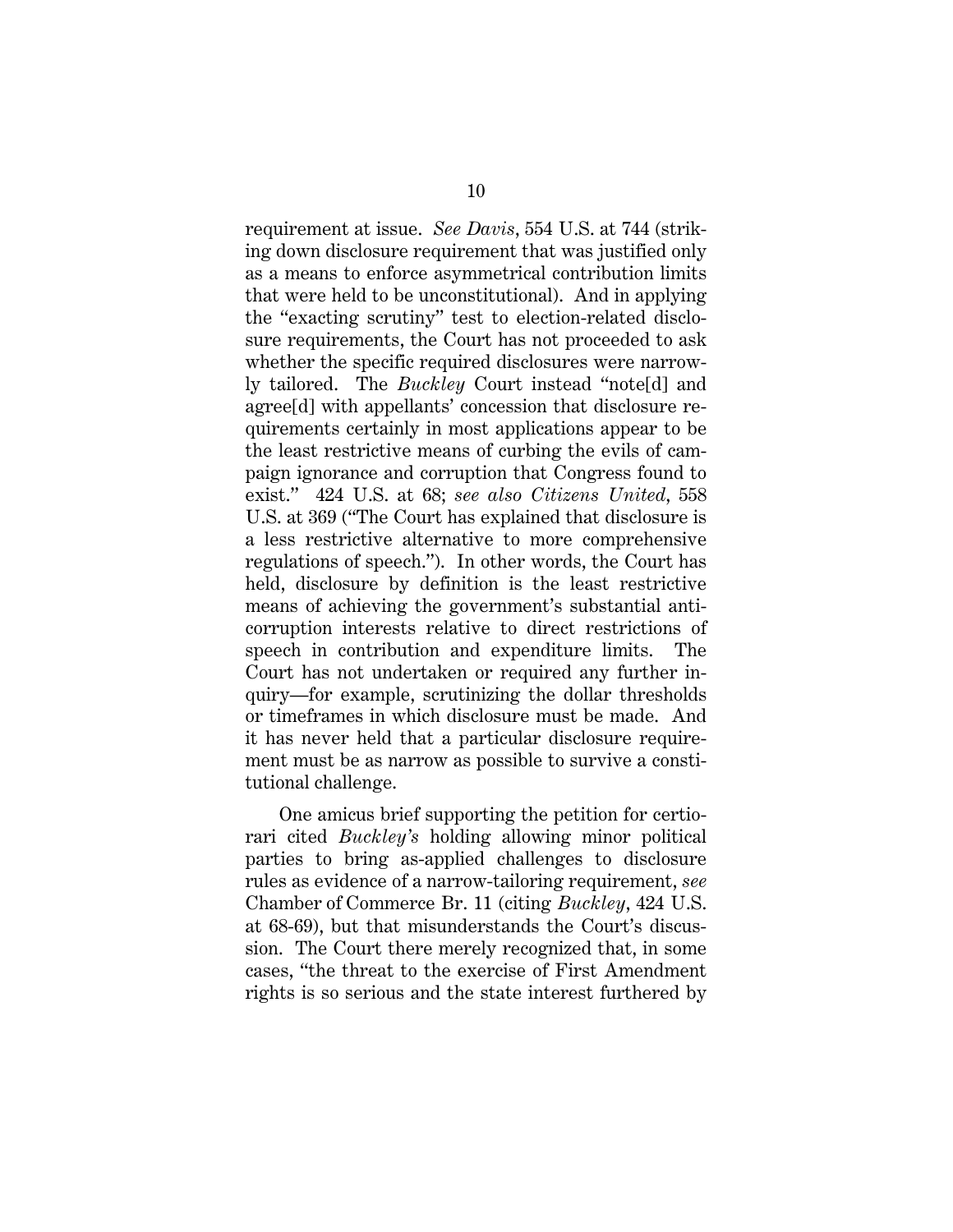disclosure so insubstantial" that a disclosure requirement cannot be constitutionally applied. 424 U.S. at 71. In such cases, an as-applied challenge can be brought if the challenger can muster evidence that compelled disclosure would subject them to threats, harassment, or reprisals. *Id.* at 71-74; *see also Reed*, 561 U.S. at 200- 202. The possibility of such challenges, however—in which the challenger bears the burden to prove that the harms caused by compelled disclosure in a particular case "outweigh[]" the "substantial public interest in disclosure," *Buckley*, 424 U.S. at 72—in no way imposes a burden on the government in the context of a facial challenge to demonstrate that a particular disclosure requirement is as narrowly drawn as possible. Rather, the Court has repeatedly made clear that "exacting scrutiny" requires "a substantial relation between the disclosure requirement and a sufficiently important governmental interest, [which requires that] the strength of the governmental interest must reflect the seriousness of the actual burden on First Amendment rights." *Reed*, 561 U.S. at 196 (quotation marks and citations omitted); *see also McCutcheon*, 572 U.S. at 196- 197 (plurality); *Citizens United*, 558 U.S. at 366-367; *Davis*, 554 U.S. at 744; *McConnell*, 540 U.S. at 201. No further inquiry into narrow tailoring is necessary because, as the Court has repeatedly acknowledged, disclosure requirements are the least restrictive means of achieving important governmental anti-corruption interests. *Citizens United*, 558 U.S. at 369.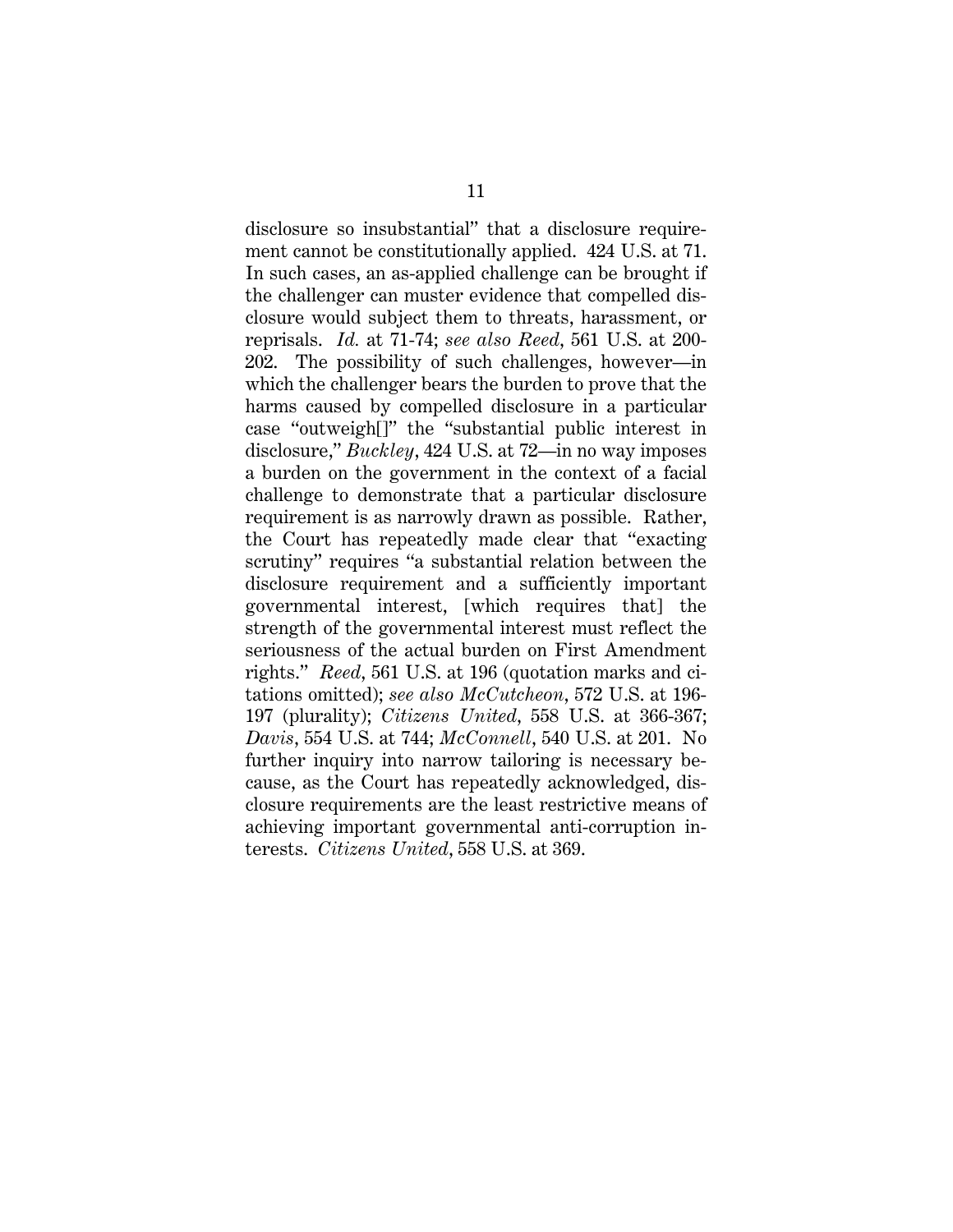### **II. UNDERMINING THE CONSTITUTIONAL BASIS OF DISCLOSURE REQUIREMENTS FOR ELECTION-RELATED EXPENDITURES WOULD CREATE CONFUSION AND HARM IMPORTANT GOVERNMENTAL INTERESTS**

This case provides no occasion for reconsidering any aspect of the Court's precedent regarding electionrelated disclosure laws. As Petitioners acknowledge, the requirement at issue here has nothing to do with elections; the charitable organizations affected by the disclosure requirement at issue in this case are prohibited from engaging in election spending; and none of the interests the Court has relied on to uphold electionrelated disclosure requirements is implicated. *See*  Americans for Prosperity Found. Pet. 2-3; Pet'r Americans For Prosperity Found. Br. 2; Pet'r Thomas More Law Ctr. Br. 29-31. For example, whereas *Buckley* and its progeny have repeatedly relied on the government's important interest in ensuring that voters are well informed and not misled by groups hiding behind anodyne names, that interest has no bearing here because the Schedule B forms provided under the policy challenged in this case are maintained as confidential and not disclosed to the public. Accordingly, this is not an appropriate case in which to opine on election-related disclosure requirements.

Doing so anyway—particularly in a manner that would cast doubt on the Court's prior decisions—would cause significant harm. The Court has recognized since *Buckley* that disclosure requirements are the least restrictive means of achieving the paramount interests in ensuring transparency and accountability and preventing political corruption from overtaking elections without restricting any party's speech. *See* 424 U.S. at 68; *see also McCutcheon*, 572 U.S. at 223 (plurality); *Citizens United*, 558 U.S. at 369. Indeed, the Court has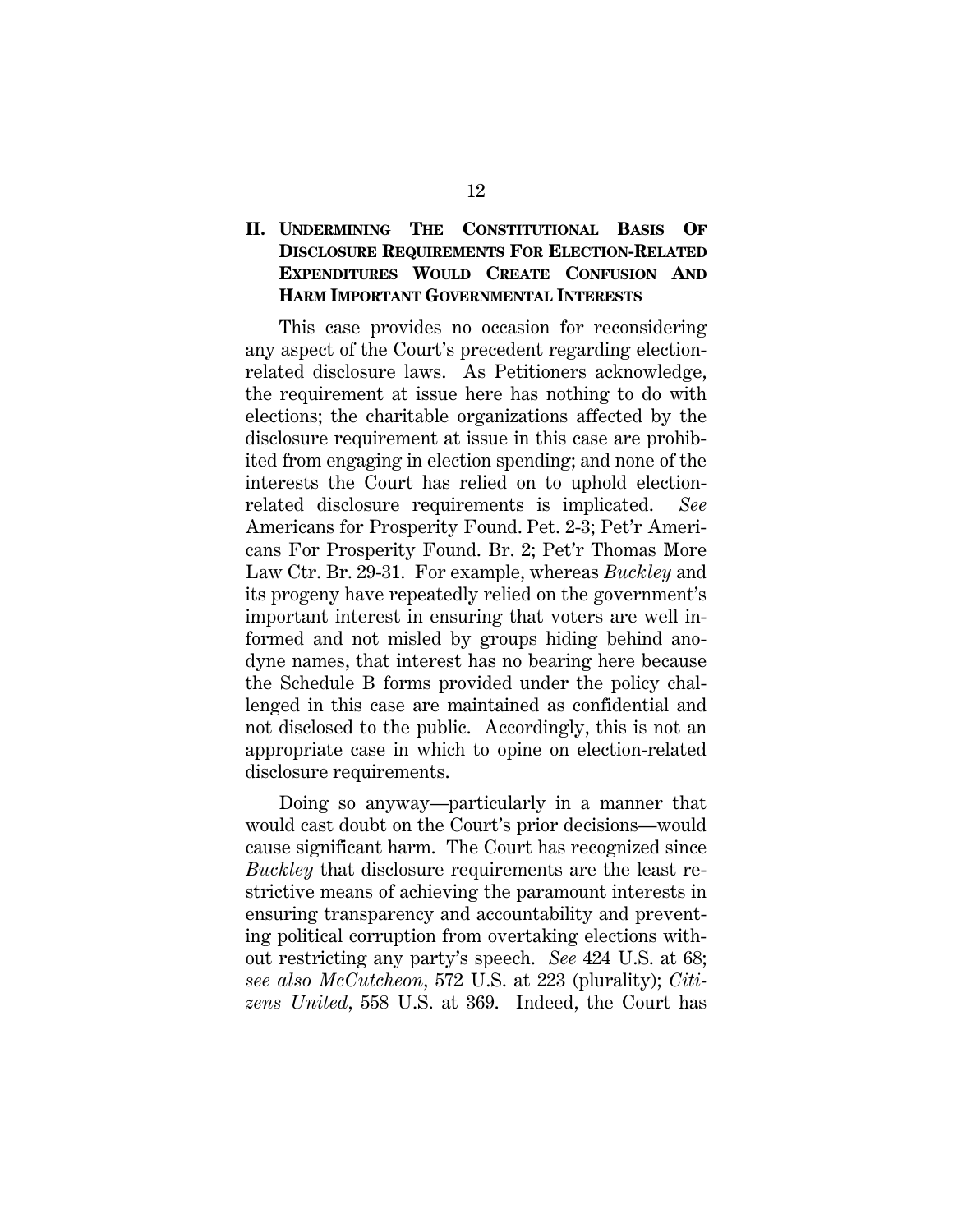expressly relied on the enhanced effectiveness of disclosure in the Internet age as a rationale for striking down more restrictive means of combatting corruption or the appearance of corruption. As the plurality explained in *McCutcheon*, "massive quantities of information can be accessed at the click of a mouse, [and] disclosure is effective to a degree not possible at the time *Buckley*, or even *McConnell*, was decided." 572 U.S. at 224. And while a legislature might fairly conclude that disclosure is "only a partial measure" for addressing "the reality or appearance of corruption," *Buckley*, 424 U.S. at 28, the Court's precedents concerning other regulations of campaign spending have rested on the premise that robust disclosure requirements would continue to operate, *see, e.g.*, *Citizens United*, 558 U.S. at 370. Undercutting the constitutional basis of that assumption would thus threaten to hamstring an effective and "minimally restrictive" method of ensuring an informed electorate and battling corruption in elections. *Buckley*, 424 U.S. at 82.

Retreating from the Court's consistent precedent upholding election-related disclosure requirements would also sow confusion for lawmakers. Under current law, Congress and the state legislatures can rely on *Buckley* and its progeny as clear guideposts to model new and improved disclosure requirements. For example, Congress is now considering the DISCLOSE Act, which would strengthen requirements for corporations, labor unions, trade associations, and advocacy groups to disclose the sources of their campaign-related expenditures on express advocacy, electioneering communications, and ads that promote, support, attack, or oppose the election of a candidate. *See* For the People Act of 2021, H.R. 1, 117th Cong. § 4111 (2021). The legislation builds on the disclosure provisions of BCRA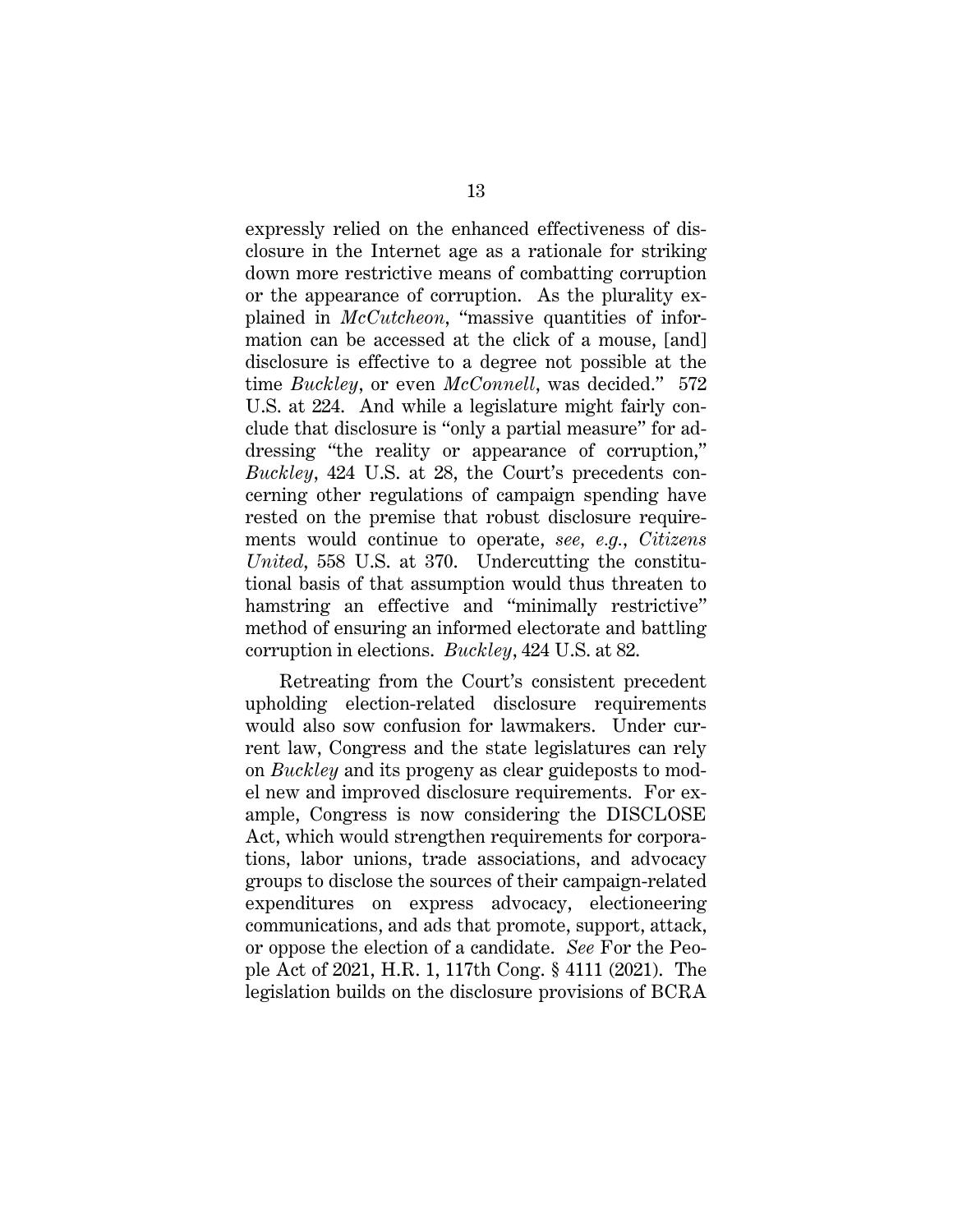that this Court upheld in *McConnell*. *See* 540 U.S. at 194-199; *see also id.* at 170 n.64 (upholding against vagueness challenge the application of regulations to ads that promote, oppose, attack or support a clearly identified candidate). The DISCLOSE Act would require disclosure only of donors who gave \$10,000 or more in a two-year election cycle to an organization that engages in campaign-related spending—and only if that organization spent more than \$10,000 in the aggregate in the election cycle. *See* For the People Act of 2021, H.R. 1, 117th Cong. § 4111(a)(1). If the organization establishes a segregated bank account from which it makes all of its electioneering expenditures, then only those who have donated \$10,000 or more to that account must be disclosed, *see id.*; and if the donor designates a donation as not to be used for election spending (and the organization agrees), the donation is also not subject to disclosure. *See id*. The DISCLOSE Act also includes an exemption from disclosure for any donor who may be subject to "serious threats, harassment or reprisals." *See id*. § 4111(a)(3)(C).

Under this Court's settled precedent, these provisions are constitutional. Revisiting or casting doubt upon that jurisprudence now could cause significant uncertainty and make it more difficult for Congress to combat corruption and ensure transparency and integrity in elections. As a result, groups "hiding behind dubious and misleading names" would once again have free rein to inject unlimited amounts of money into elections with no accountability to voters or shareholders. *Citizens United*, 558 U.S. at 367 (quotation marks omitted). Far from advancing First Amendment interests, that result would thwart the First Amendment values of "opening the basic processes of our federal